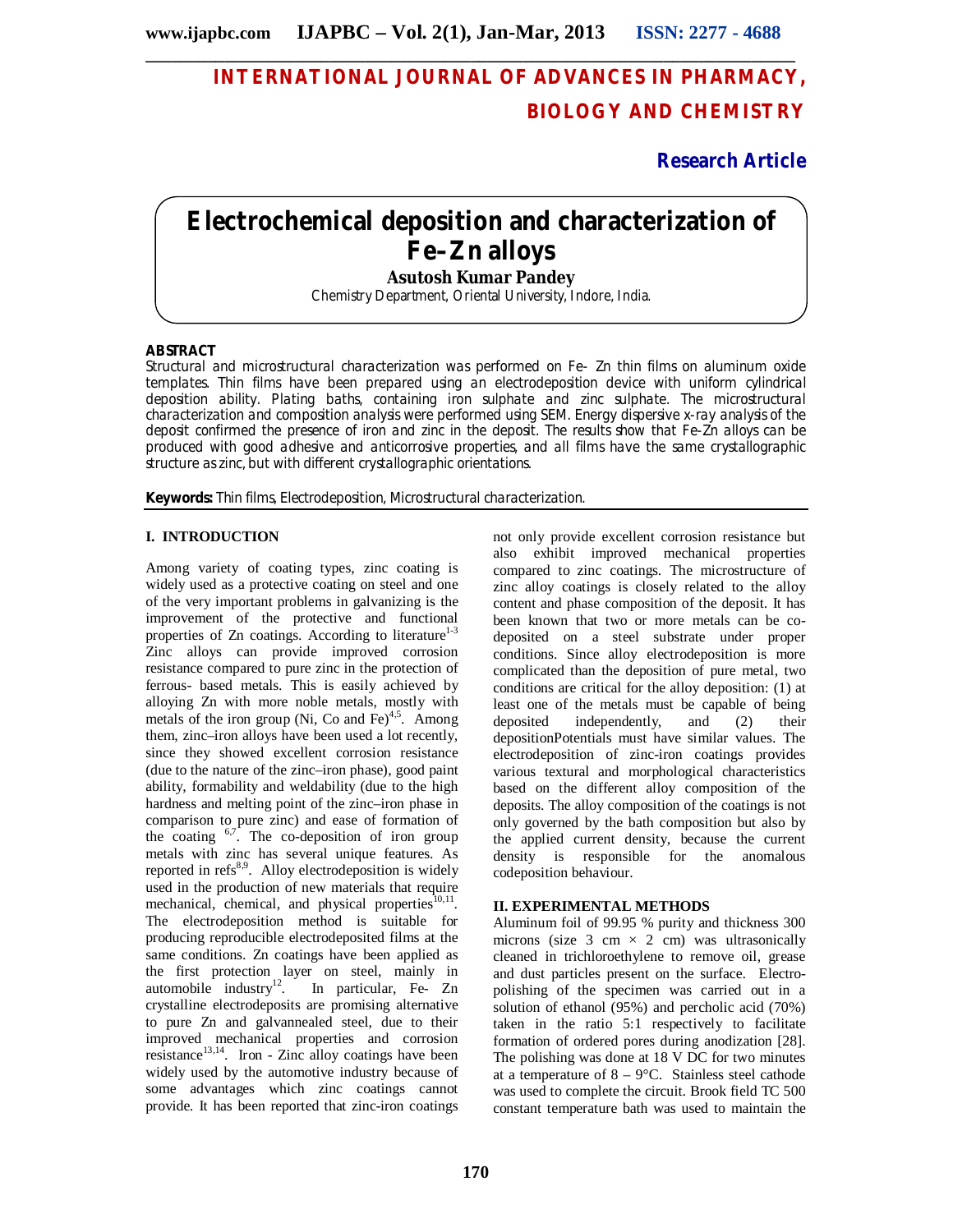temperature of the electro-polishing solution during operation. The electro-polished specimen was oxidized anodically in 3% oxalic acid at 17 volts DC for one hour using lead as counter electrode. The temperature of the anodizing bath was maintained at  $24 \pm 0.5^{\circ}$ C by circulating chilled water through titanium cooling coil immersed in the solution. The pores formed during anodization were widened by dipping for 30 minutes at  $37 \pm 0.5^{\circ}\text{C}$  in 0.1M phosphoric acid [2]. Iron zinc was deposited inside these pores from an aqueous electrolyte containing iron sulphate (0.1 M) and zinc sulphate (0.01 M) and boric acid by applying high frequency (200 Hz) alternating current  $(19 \text{ V}_{\text{rms}})$  using graphite as counter electrode. After electro deposition, the oxide layer was removed partially in  $\tilde{0.5}$  M phosphoric acid at 87°C for 15 seconds to expose the shape of iron zinc deposited on the porous AAO templates. Scanning electron microscope (SEM), XL30 CP Philips was used for characterization during each stage of pore formation and nanowire growth. Energy dispersive x-ray (EDX) analyzer, Bruker make, was used for identification of elements present in the deposit. Fe-Cu alloy were obtained by electrodeposition from the solutions shown in Table I.

**Table 1: The Solution composition and operating parameters for Fe-Cu Alloy**

| <b>Composition of solution</b>       |                  |
|--------------------------------------|------------------|
| FeSO <sub>4</sub> .7H <sub>2</sub> O | 0.1M             |
| CuSO <sub>4</sub> .7H <sub>2</sub> O | 0.1M             |
| $H_3BO_3$                            | 4.5 <sub>g</sub> |
| Solution pH                          | 4.5              |
| Temperature $(^0C)$                  | 50               |
| Time (sec)                           | 30               |
| Frequency (Hz)                       | 200              |
| Voltage (V)                          | 19               |

### **III. RESULTS AND DISCUSSION**

*SEM Analysis*

Scanning Electron Microscopy was used for the microstructural characterization and the composition analysis. The morphological characterization was studied by SEM. These investigation are limited by resolution of the SEM, satisfactory quality of SEM image was possible when the thickness of single Fe-Zn alloy layer exceeds-300µ. Based on SEM investigation high efficiency of the deposited thickness measured by SEM was similar to that predicted from deposition charge. The variation in the surface morphology of the deposit with concentration difference is shown in Fig.1.





**Fig.1: SEM image of Fe-Zn alloy deposit at 0.1 M concentration**

Figure 1 shows the scanning electron microscope (SEM) image of top surface of porous aluminum oxide formed after anodizing the aluminum foil in 0.24M oxalic acid. Pores having diameter in the order of 25 to 35 nm were seen uniformly through out the surface. After pore widening in phosphoric acid, the diameter of the pores increased to the order of 35 to 40 nm. This specimen was used as a template for the deposition of cadmium selenide from aqueous solution consisting of cadmium sulfate and selenium dioxide using a high frequency alternating current (AC). AC electro deposition technique was preferred because direct current cannot pass through the highly resistive barrier oxide layer present under the pores of AAO membrane and needs a conductive gold coating. The positive cycle of the alternating current removes the resistive barrier layer of aluminum oxide film and facilitates deposition of metals / semiconductors into the pores during the negative cycle.

### **EDAX Analysis**

Energy dispersive x-ray (EDX) analysis was carried out on both the locations for identifying the constituents present in the deposit EDX spectrum shows the presence of aluminum and oxygen which are from the base substrate and its conversion to aluminum oxide.